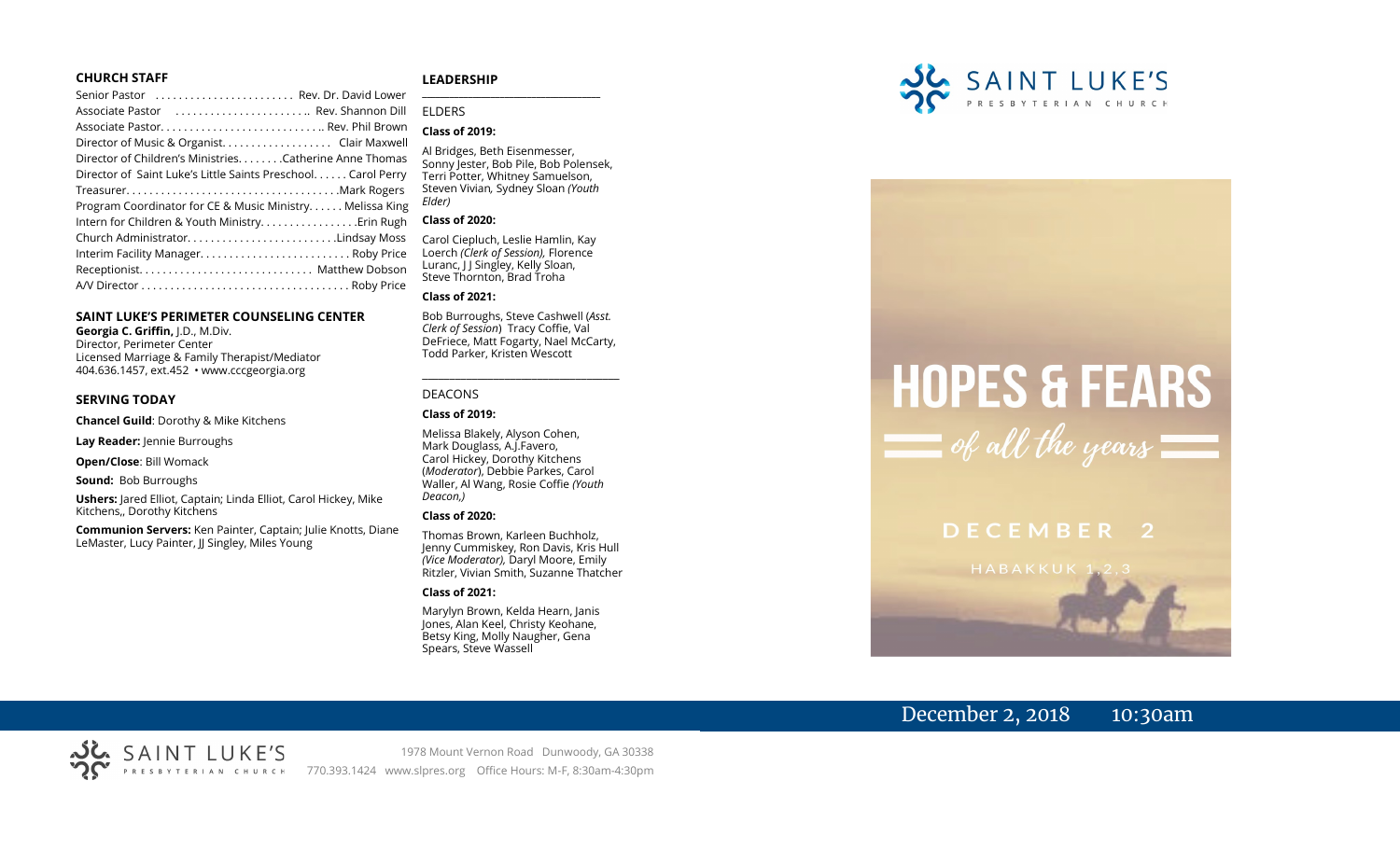

1978 Mount Vernon Road • Dunwoody, Georgia 30338 770.393.1424 • www.slpres.org

# **December 2, 2018**

1st Sunday of Advent

### **Liturgical Color:** Purple

*Liturgical colors can orient us to the season of the church year and help to engage the sense of sight in worship. Purple marks the seasons of penitence and preparation., Advent and Lent.* 

### **SUNDAY SCHEDULE**

8:15am Chapel Communion Service 9:15am Sunday School 10:30am Sanctuary Worship Service *Nursery available at all services and Sunday School.* 

### MISSION

Responding to God's call and empowered by the Holy Spirit, we invite all to join us in knowing, serving, and sharing Jesus Christ here and around the world.

### VISION

To be a beacon of faith, hope, and love– every member an active disciple in Christ's ministry.

### **WELCOME, GUESTS!**

We are delighted you are worshipping with us.

**DURING** the Welcome, please print the requested information on the Friendship Pad and pass the Friendship Pad down the pew.

**AFTER** the worship service, please join us outside the Sanctuary where our Pastors or a church officer will be available to answer questions and provide you with a loaf of freshly-baked bread.

**FOR MORE** information about our programs, ministries or membership, please contact one of our Pastors at 770.393.1424, or visit our website: slpres.org.

## **THAT ALL MAY WORSHIP**

**ASSISTIVE** A hearing loop is accessible by switching hearing aids to T-coil. Also, large print hymnals and back cushions are available. Please contact an usher for further assistance.

**CHILDREN** are a precious part of our church family, and we welcome them in worship. Worship activity sheets and tactile activities are available on the blue Worship Carts in the back of the sanctuary. Each week, children are invited to walk up for an age-appropriate message during "Tell Us Our Story." After that time, they may remain in worship, go to Faithful Friends (K-2nd) or go to child care (PreK and younger).

# YOUTH MINISTRY

**Phil Brown philbrown@slpres.org / 770.393.1424 ext. 238** 

# **HERE'S WHAT'S COMING UP IN YOUTH MINISTRY:**

### **DECEMBER 2**

**Sunday School:** We will meet in the Great Hall at **9:15am**

### **Youth Christmas Parties Extravaganzas!**

**Middle School: 4:45-7:00pm,** we will meet at the church then party our way around ATL. Wear your Christmas sweaters and be prepared for a road trip of Christmas proportions. \$16 covers bus and supplies. Bring money. Register online

 $\_$  ,  $\_$  ,  $\_$  ,  $\_$  ,  $\_$  ,  $\_$  ,  $\_$  ,  $\_$  ,  $\_$  ,  $\_$  ,  $\_$  ,  $\_$  ,  $\_$  ,  $\_$  ,  $\_$  ,  $\_$  ,  $\_$  ,  $\_$  ,  $\_$  ,  $\_$ 

**High School: 6:45-9:00pm,** we will meet at church then spend the night dining at the finest fast food establishments north of the Chattahoochee. Dress in your fanciest. \$16 covers the bus and supplies. Food will be on your own so you can order as you want. Register online.

### **DECEMBER 9**

**Sunday School:** We will meet upstairs in the youth room at **9:15am**

**Youth Group Tailgate:** We will gather upstairs in the youth room from **12:30pm-Halftime** to watch the Falcons v. Packers game. Bring **\$10**, we will have snacks and order pizza.

### **FAMILIES WITH COLLEGE STUDENTS**

Each year, Montreat hosts a College Conference, which features engaging keynote speakers, thought provoking workshops, meaningful worship services, and much needed sabbath in the mountains of North Carolina. We are excited to be taking a group to this year's conference, which will be **January 2-5, 2019**! If your college student would like to go, have them register at [https://tinyurl.com/SLCCM19.](https://tinyurl.com/SLCCM19) Don't hesitate to reach out to Erin Rugh (erinrugh@slpres.org) with questions.

### **DECEMBER/JANUARY BULLETIN/HIGHLIGHTS DEADLINE IS DECEMBER 3 FOR:** Highlights - Dec. 6, 13, 20, 27, & Jan. 3 Bulletin - Dec. 9, 16, 23, 30, & Jan. 6

**MARRIAGE ENRICHMENT RETREAT—** Whether you are newly married wanting to know more about what's ahead, parents in the midst of busyness looking to reconnect, or just want to have a weekend away with your spouse join us at Calloway Gardens for the **Better Marriages retreat, February 8-10, 2019.** Register now! For any questions email or call Bob and Christine Crutchfield at 770-364-8079 and [Gafrog01@hotmail.com.](mailto:Gafrog01@hotmail.com)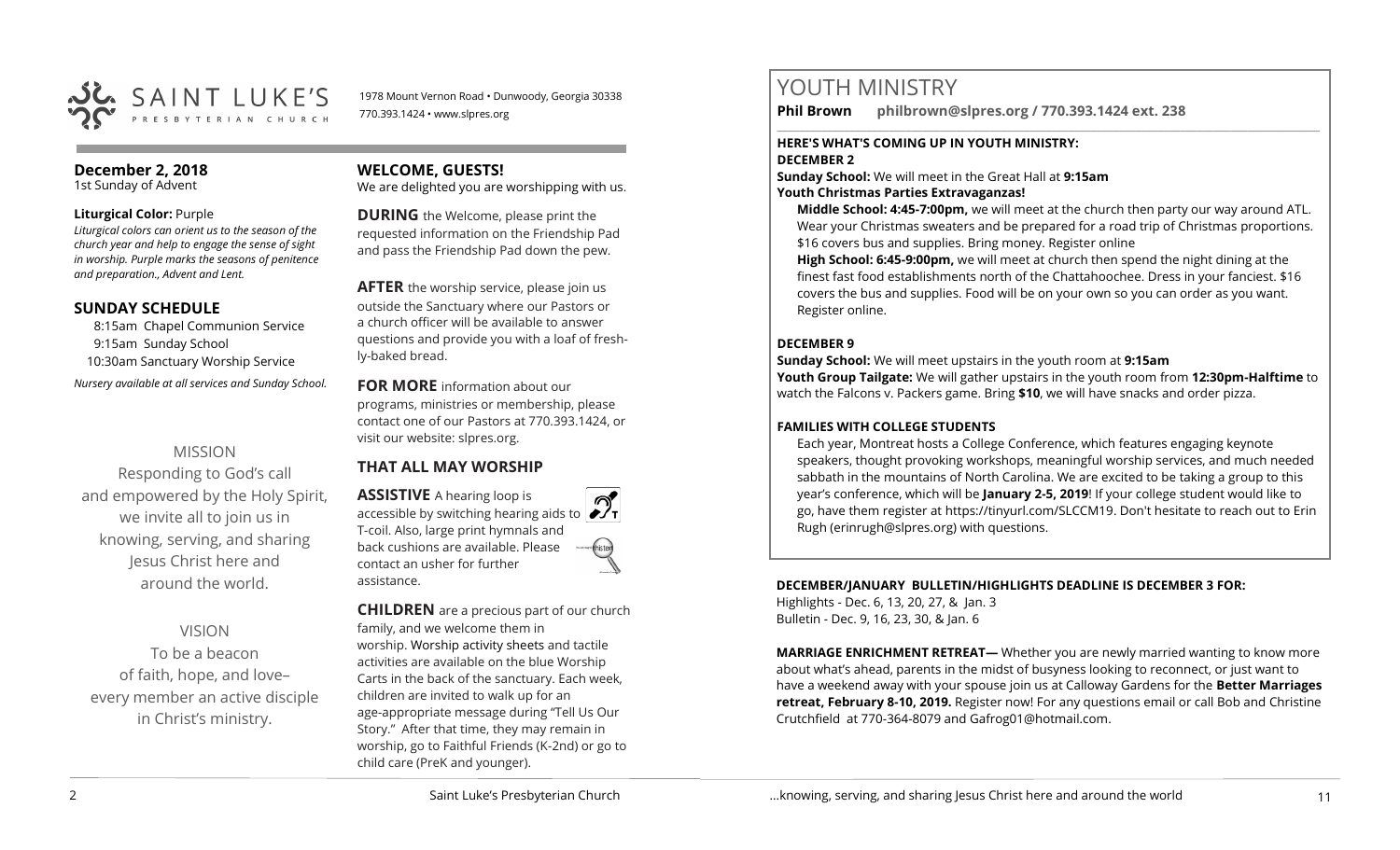# MUSIC MINISTRY

**Clair Maxwell clairmaxwell@slpres.org / 770.393.1424 ext. 227** 

 $\_$  , and the set of the set of the set of the set of the set of the set of the set of the set of the set of the set of the set of the set of the set of the set of the set of the set of the set of the set of the set of th

### **INSTRUMENTALISTS**

**Sunday, December 16 -** Our church orchestra members will participate in worship for our annual Lessons and Carols. Rehearsal is at 9:15 am that morning in preparation for the service at 10:30 am.

**Christmas Eve –** We are looking for musicians to participate in the 9 pm service on Christmas Eve. Contact Clair for more details.

### **WESTMINSTER AND CHERUB CHOIRS**

**Sunday, December 16 –** Our children's choirs will be singing for the Lessons and Carols service at 10:30 am. Warm up begins at 10 am that morning.

**Christmas Eve –** We would like as many of our children to participate in singing for our 5 pm service as possible. Contact Clair for more details.

**NO rehearsals for any of our choirs on December 26 and January 2.**

# ADULT MINISTRY

**Shannon Dill shannondill@slpres.org / 770.393.1424 ext. 229** 

### **ADULT SUNDAY SCHOOL**

Individual classes have begun. Please see the website for a full description of each class. (http://slpres.org/program-ministries/adult-ministry/sunday-school)

 $\_$  ,  $\_$  ,  $\_$  ,  $\_$  ,  $\_$  ,  $\_$  ,  $\_$  ,  $\_$  ,  $\_$  ,  $\_$  ,  $\_$  ,  $\_$  ,  $\_$  ,  $\_$  ,  $\_$  ,  $\_$  ,  $\_$  ,  $\_$  ,  $\_$ 

Faith Foundations: Room 232 House to House: Room 203 Seasons of the Spirit: Room 231/233 Soul Food: Room 234/236

### **FRIDAY MORNING MEN'S BIBLE STUDY**

Fellowship and Bible study every Friday from 6:40-8am in the Parlor with Dan Joyce.

### **BIBLE STUDY: "WAYFARERS"**

Come join David, Shannon or Phil as this week's preacher leads a study of the scripture for the upcoming Sunday's worship. Meet on Wednesdays at 10am in the church library.

### **In Preparation for Worship**

Therefore, we can be patient when things go against us, thankful when things go well, and for the future we can have good confidence in our faithful God and Father that nothing will separate us from his love. *from the Heidelberg Catechism*

# **Gathering Prayer**

### **Prelude**

### **Chiming of the Hour**

### **Welcome and Announcements**

*If you are new to Saint Luke's today, welcome, we are so glad you are here! We have a gift of fresh bread we would love to give to you as a token of our gratitude. Please introduce yourself after worship to receive your welcome gift.*

*Please take the time now to fill out the Friendship Pads situated at the end of each pew. Write down your names and pass the pad down the pew, so that you may greet your pew neighbors by name and that we may know you are here.*

### **Call to Worship\***

Leader: Christ draws near. **People: A new day is dawning.** Leader: The day of the Lord's reign draws near. **People: A new day is dawning.**

**Opening Hymn #314\*** Longing for Light, We Wait in Darkness

### **Lighting of the Advent Candle Miller Family Miller Family**

### **Advent Prayer\***

**Gracious God, renew in us this day the promises that light overcomes darkness, hope defeats despair, and joy conquers fear, so that we may live out those promises today and every day. Amen.** 

**Song of Praise\*** (refrain from hymn #314)

**Christ, be our light! Shine in our hearts. Shine through the darkness. Christ be our light! Shine in your church gathered today.**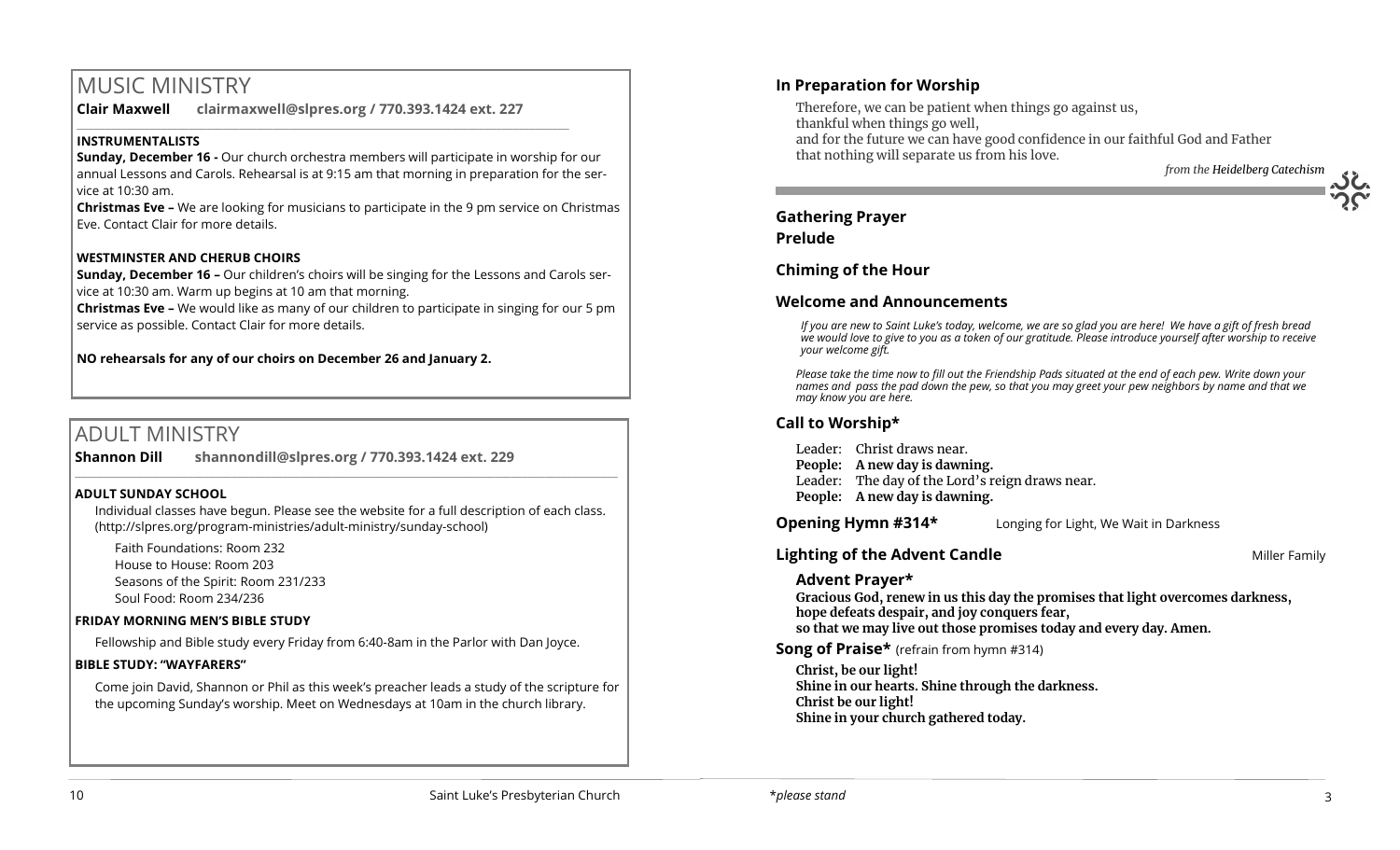### **Passing the Peace of Christ\***

Leader: May the peace of Christ be with you. **People: And also with you.** 

### **Prayer for Illumination** *Jennie Burroughs Jennie Burroughs*

**Scripture Reading** Habakkuk 1:2-4; 2:1-4; 3:17-19 *on pgs. 821-822, 823 of the Old Testament*

Leader: The Word of the Lord. **People: Thanks be to God.** 

### **Tell Us Our Story David Lower Story <b>David Lower Story David Lower** David Lower

*After Tell Us Our Story, parents may walk children 3 and younger to their classrooms in Sheppard Hall. Pre-K, K and 1st graders may gather in the narthex, make a nametag, and follow your teacher up to The Harbor for a series of "Whirl" videos.*

| Sermon | "The Hopes and Fears of All the Years" | Shannon Dill |
|--------|----------------------------------------|--------------|
|--------|----------------------------------------|--------------|

### **Confirmation Recognition**

### **The Offering Invitation**

*Giving is a tangible sign of worship. If you give electronically, there is a blue, laminated, electronic giving card in the pew rack to place in the offering plate as it is passed.*

| <b>Offertory</b> | Hope of the World Taylor Davis |  | Chancel Choir |
|------------------|--------------------------------|--|---------------|
|------------------|--------------------------------|--|---------------|

Hope of the world, O Christ of great compassion: speak to our fearful hearts by conflict rent; save us, your people, from consuming passion, who by our own false hopes and aims are spent. Hope of the world, God's gift from highest heaven, bringing to hungry souls the bread of life: still let your Spirit unto us be given to heal earth's wounds and end her bitter strife. Hope of the world, afoot on dusty highways, showing to wandering souls the path of light: walk now beside us, lest the tempting byways lure us away from you to endless night. Hope of the world, O Christ, o'er death victorious, who by this sign did conquer grief and pain:

we would be faithful to your gospel glorious; you are our Lord, and you forever reign! (*Georgia Harkness)*

# S P L A S H ! CHILDREN'S MINISTRIES

**Catherine Anne Thomas cathomas@slpres.org / 770.393.1424 ext. 228 \_\_\_\_\_\_\_\_\_\_\_\_\_\_\_\_\_\_\_\_\_\_\_\_\_\_\_\_\_\_\_\_\_\_\_\_\_\_\_\_\_\_\_\_\_\_\_\_\_\_\_\_\_\_\_\_\_\_\_\_\_\_\_\_\_\_\_\_\_\_\_\_\_\_\_\_\_\_\_\_\_\_\_\_\_\_\_\_\_\_\_\_\_\_\_\_\_\_\_\_\_\_\_\_\_\_** 

### **SACRAMENT SUNDAY IS TODAY, DECEMBER 2 AFTER TELL US OUR STORY AT 10:30am**

We can still learn about Communion during Advent! All children ages PreK and up are invited to join us for a time of engaged learning and activities.

### **DECEMBER 20 – LIVE NATIVITY 6:00-7:30PM**

Invite your friends to this community favorite! We'll interact with the friendly beasts from the Little Red Barn; see Mary, Joseph, shepherds, kings, angels, and a tiny baby; drink hot chocolate; make s'mores; hear beautiful music and the nativity gospel; and remember the joy and love that one birth brought to our world.

*If you or someone in your family would like to portray a Bethlehem role during the live nativity, please contact Mary Kent, [gkent4@aol.com.T](mailto:gkent4@aol.com)ime commitment for characters is 5:30- 7:15pm.*

### **CHRISTMAS EVE CREATIONS**

A great way for kids to help share the nativity story is through artwork. We invite any child to submit a color (crayon or marker) illustration of the Bethlehem scene. Use white paper, vertical orientation is usually best for reproduction. All entries will be displayed and published; we will pick one for our 5:00pm Christmas Eve bulletin cover! Leave all drawings in the office mailbox of Catherine Anne Thomas.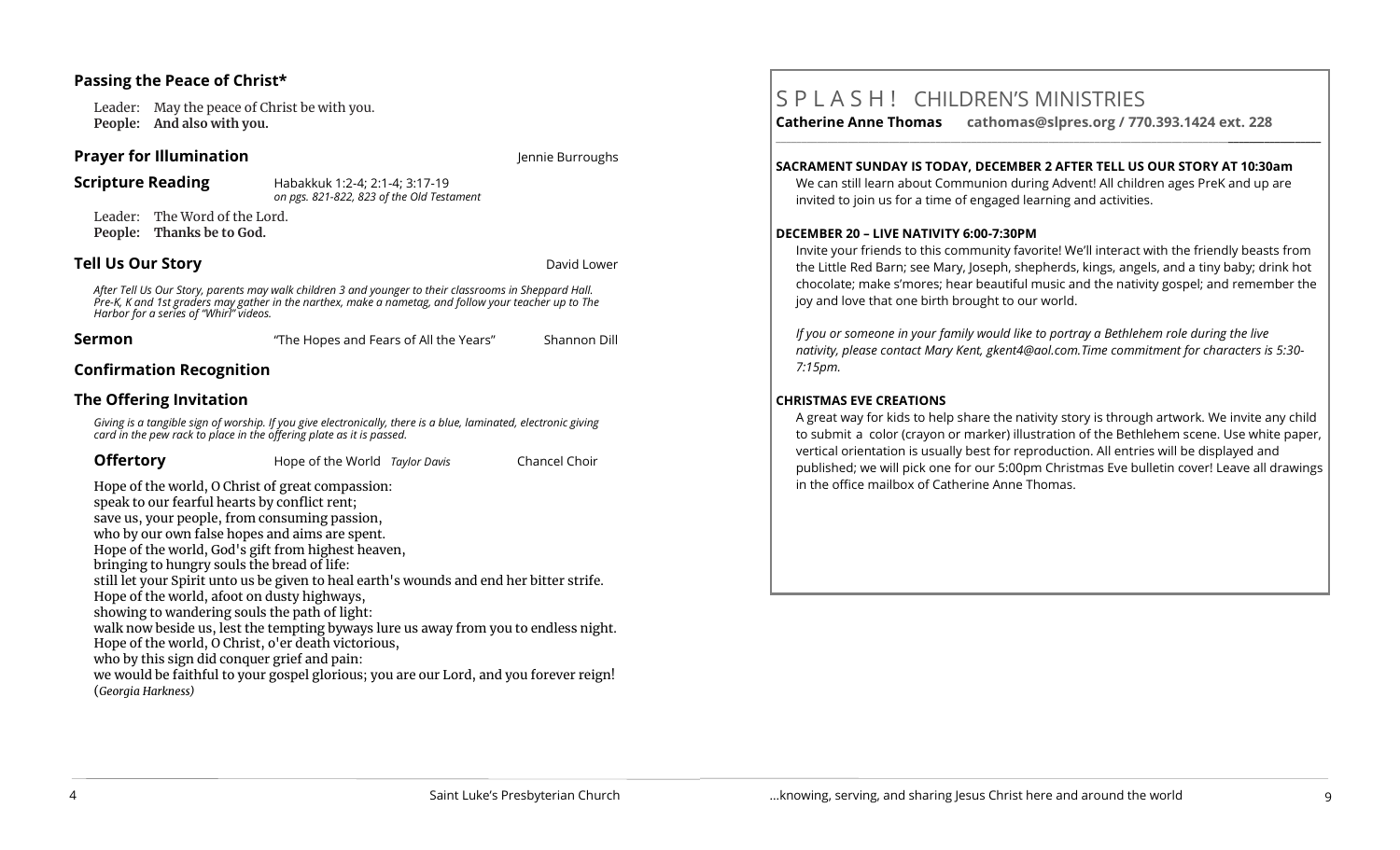

### **ADVENT SEASON IS HERE!**

Some highlights include:

**POINSETTIAS FOR CHRISTMAS** —You can help decorate the church *and* honor or remember a loved one by purchasing a poinsettia. Donation envelopes are in the pew boxes. \$15 per plant (please write poinsettias on the memo line). Names will be published in the bulletin on December 16. On January 6, plants may be taken home to enjoy! Questions? Contact Nancy Self, 404.237.6551 or nself@comcast.net.

**THORNWELL CHRISTMAS OFFERING** — Join our tradition of donating to Thornwell in lieu of sending Christmas cards to your Saint Luke's family. Names will be published in the December 16 bulletin. Please make checks payable to SL PW . You may place your contribution in the envelope on the Thornwell poster in the lobby or in the specially marked envelope in the pew rack & then place in offering plate. Deadline: Sunday, December 9.

**OWLS CHRISTMAS LUNCHEON** — Saint Luke's OWLS (Older, Wiser, Loving Seniors) will host their Christmas Luncheon on Tuesday, December 11 at 11:30 am at the home of David and Amanda Lower (4696 Devonshire Rd., Dunwoody, GA 30338). Please bring a dessert to share. Sign up sheet is on the bulletin board in the lobby. Join us for lunch and friendship!

**PRESBYTERIAN WOMEN (PW) CHRISTMAS BAKE SALE** —The PW will have two types of mini loaves available for purchase, Triple Chocolate & Cranberry-Orange on Sunday, December 9. These delicious, homemade breads make wonderful hostess gifts. \$4 each. Please, cash or check. These delicious baked goods are wonderful to have on hand during the Christmas holidays!

**LESSONS AND CAROLS—Sunday, December 16 at 10:30 am.** Our annual tradition of worshipping through readings and seasonal music led by members of the congregation and all our choirs. Invite friends and neighbors to this celebratory service as we prepare for the coming of Christ, hear anew the familiar story, and sing together as one voice.

**SAINT LUKE'S CHURCH-WIDE CHRISTMAS PARTY** — Come join your Saint Luke's family for the annual Christmas Party at the Joyce's home (7430 StoneyKirk Close), **5:30-9pm on Saturday, December 15, 2018.** Bring a dessert or appetizer to share and enjoy food, fellowship, and Christmas fun! Sign up on the poster in the lobby to RSVP. The Joyces are even providing childcare in their fun basement! Call Fern Mitropoulos at 770-3438996 or [tmitropou](mailto:tmitropoulos@comcast.net)[los@comcast.net](mailto:tmitropoulos@comcast.net) with any questions.

**LIVE NATIVITY—**Invite your friends to this community favorite on **December 20, from 6:00- 7:30pm**. We'll interact with the friendly beasts from the Little Red Barn; see Mary, Joseph, shepherds, kings, angels, and a tiny baby; drink hot chocolate; make s'mores; hear beautiful music and the nativity gospel; and remember the joy and love that one birth brought to our world.

### **Song of Thanksgiving** Christmas Doxology



### **Holy Communion**

*Communion will be served by intinction (dipping the bread into the cup). Everyone is invited to participate in the sacrament. The cup holds grape juice, not wine, during this service. A server with gluten-free wafers will be standing directly in front of the communion table for those who prefer this option. If you would prefer to be served where you are sitting, please raise your hand.*

### **Prayer of Thanksgiving and The Lord's Prayer**

**Our Father, who art in heaven, hallowed be thy Name, thy kingdom come, thy will be done, on earth as it is in heaven. Give us this day our daily bread; and forgive us our debts, as we forgive our debtors; and lead us not into temptation, but deliver us from evil. For thine is the kingdom, and the power, and the glory, forever. Amen.**

### **Words of Institution**

**Communion Music**

**Closing Hymn #121\*** O Little Town of Bethlehem

### **Benediction\***

**Benediction Response\*** While We Are Waiting, Come Chancel Choir

While we are waiting, come. Jesus, our Lord, Emmanuel.

### **Postlude\***

*Music: All rights reserved. Reprinted under OneLicense.net (A-719333).* 

*Worship Note: Today's organ selections are French Noëls in the classic style composed on advent tunes by French organist Alexis Chauvet.*